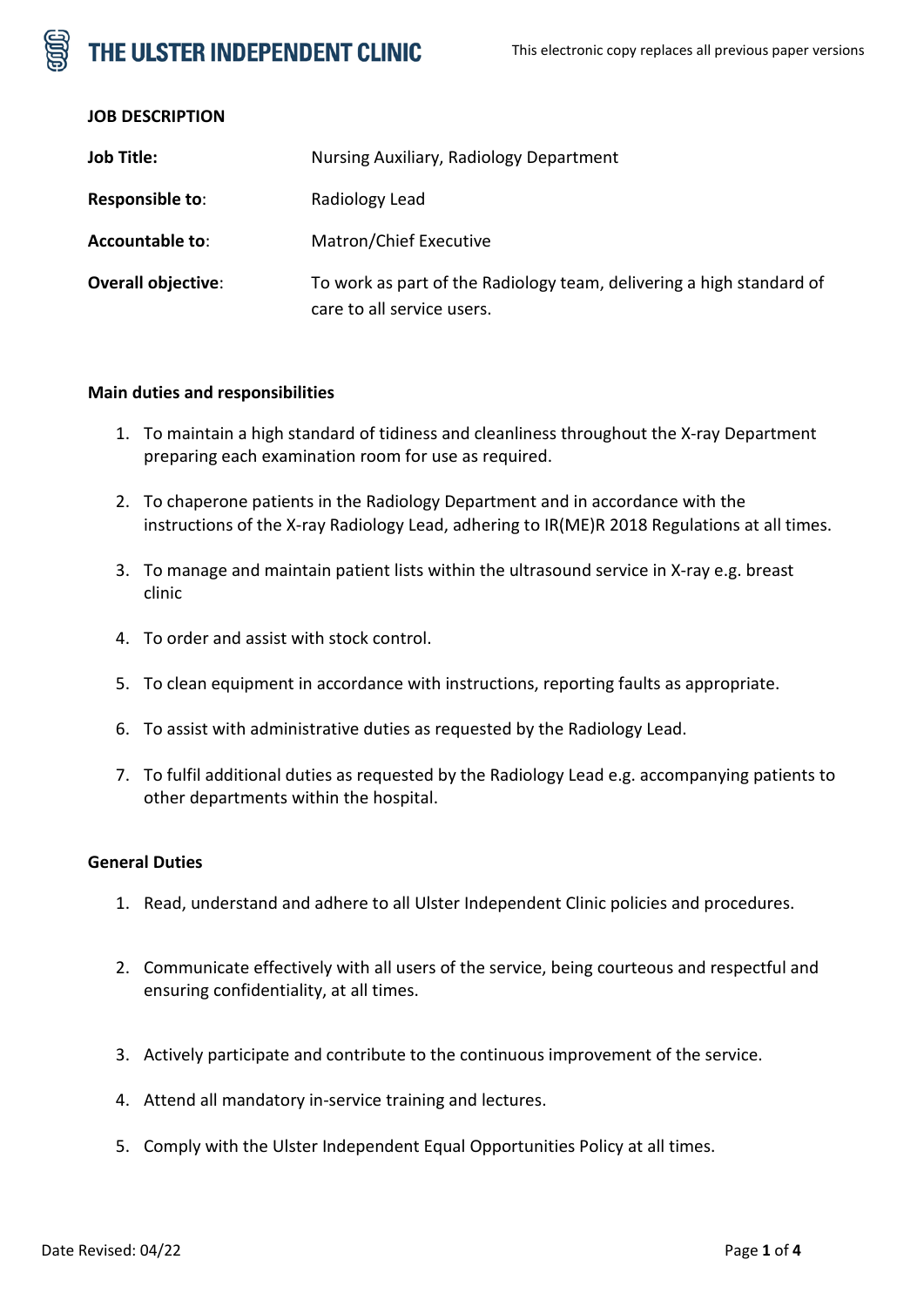

- 6. Carry out all duties & responsibilities in accordance with Health & Safety policies and statutory regulations.
- 7. Participate in annual performance review and maintain own personal development file.
- 8. Is responsible for own professional development and maintenance of knowledge and skills according to professional guidelines.
- 9. Adhere to and abide by professional code at all times (as applicable).

*The above is not an exhaustive list of duties and should be regarded as providing guidelines in which the individual works. This job description is subject to review in light of changing circumstances and operational requirements.*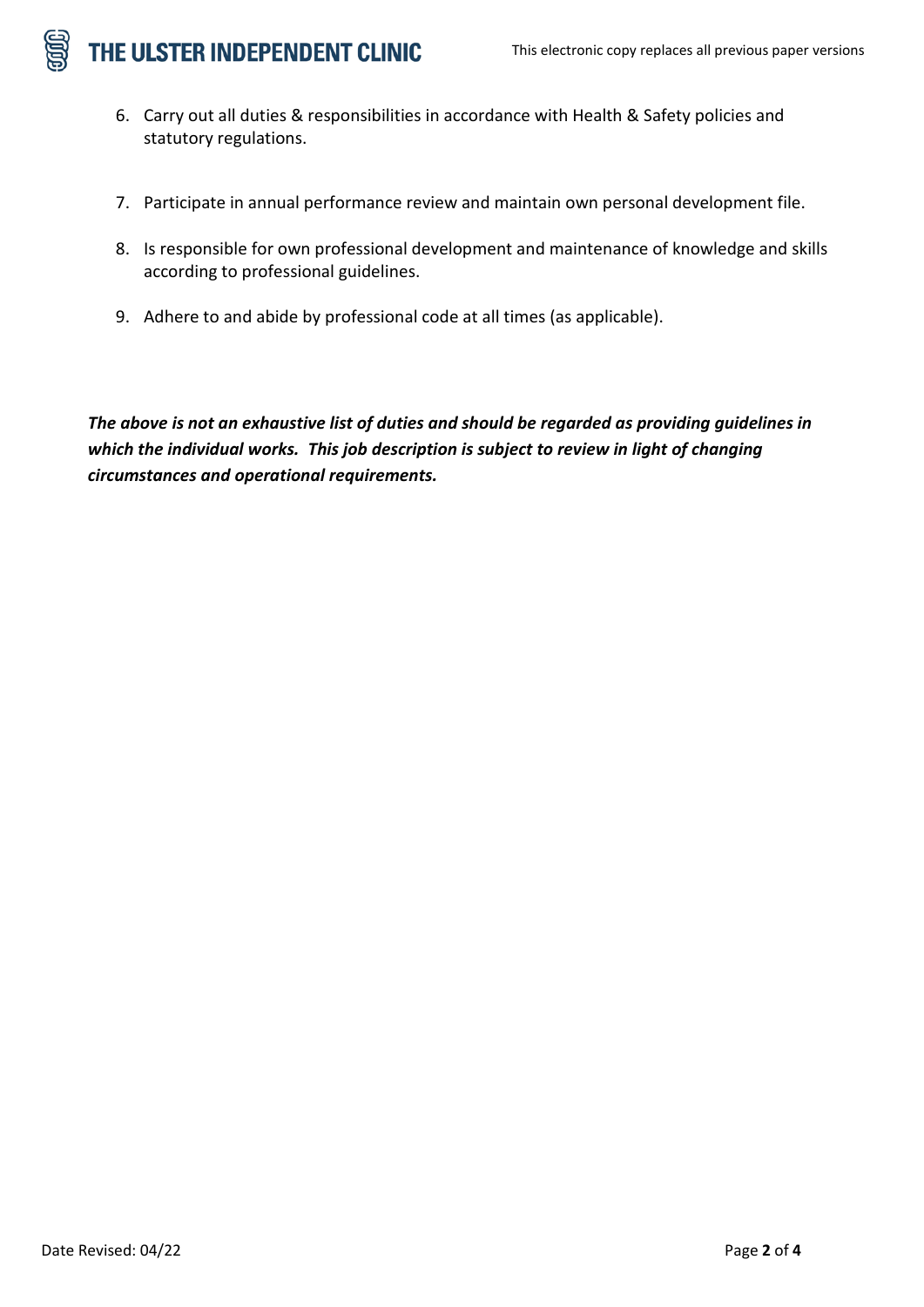

| <b>CATEGORY</b>                                  | <b>ESSENTIAL</b>                                                                                                | <b>DESIRABLE</b>                                                                                                          |
|--------------------------------------------------|-----------------------------------------------------------------------------------------------------------------|---------------------------------------------------------------------------------------------------------------------------|
| <b>Experience</b>                                | 1 years' experience of working in a<br>formal caring role.                                                      | Experience of working as a<br>healthcare assistant/nursing<br>auxiliary in a hospital.                                    |
|                                                  | Administration experience.                                                                                      |                                                                                                                           |
|                                                  | Ability to cite examples of when<br>you have demonstrated sensitivity<br>and understanding of patient<br>needs. |                                                                                                                           |
| Education/<br>Qualifications/<br><b>Training</b> | Numerate and literate.<br>Proficient in use of computers                                                        | GCSE (or equivalent) Grades A to C<br>in English Language and<br>Mathematics.                                             |
|                                                  |                                                                                                                 | Have completed recent training<br>relevant to the position (e.g. First<br>Aid, Manual Handling or Basic Life<br>Support). |
|                                                  |                                                                                                                 | NVQ Level 1 (or equivalent) in a<br>health and social care related<br>subject.                                            |
| <b>Other</b>                                     | The post holder will be required to<br>be flexible in their working pattern<br>to meet service needs            |                                                                                                                           |
|                                                  | Satisfactory completion of the<br>following checks:                                                             |                                                                                                                           |
|                                                  | References<br>$\bullet$                                                                                         |                                                                                                                           |
|                                                  | ** Evidence of right to live<br>and work in UK                                                                  |                                                                                                                           |
|                                                  | Health screening                                                                                                |                                                                                                                           |
|                                                  | <b>Qualification checks</b>                                                                                     |                                                                                                                           |
|                                                  | Satisfactory *ACCESSNI                                                                                          |                                                                                                                           |
|                                                  | clearance.                                                                                                      |                                                                                                                           |

## **Personnel Specification**